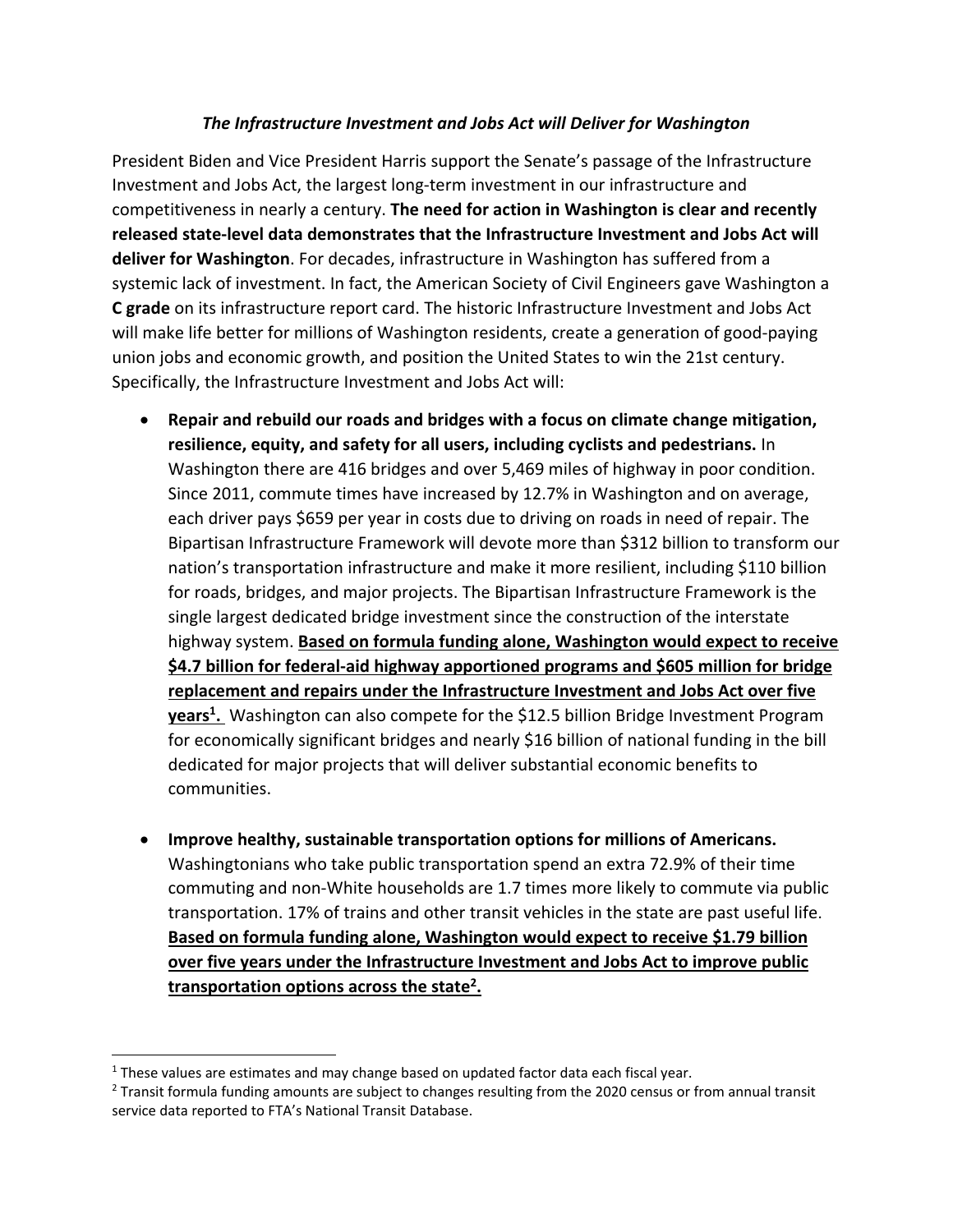- **Build a network of EV chargers to facilitate long-distance travel and provide convenient charging options.** The U.S. market share of plug-in electric vehicle (EV) sales is only one-third the size of the Chinese EV market. The President believes that must change. The bill invests \$7.5 billion to build out the first-ever national network of EV chargers in the United States and is a critical element in the Biden-Harris Administration's plan to accelerate the adoption of EVs to address the climate crisis and support domestic manufacturing jobs. **Under the Infrastructure Investment and Jobs Act, Washington would expect to receive \$71 million over five years to support the expansion of an EV charging network in the state<sup>3</sup> . Washington will also have the opportunity to apply for the \$2.5 billion in grant funding dedicated to EV charging in the bill.**
- **Help connect every American to reliable high-speed internet.** 8.5% of Washingtonians live in areas where, under the FCC's benchmark, there is no broadband infrastructure. Even where infrastructure is available, broadband may be too expensive to be within reach. 8.8% of Washington households do not have an internet subscription. **Under the Infrastructure Investment and Jobs Act, Washington will receive a minimum allocation of \$100 million to help provide broadband coverage across the state, including providing access to the at least 241,000 Washingtonians who currently lack it. And, under the Infrastructure Investment and Jobs Act, 1,409,000 or 19% of people in Washington will be eligible for the Affordability Connectivity Benefit, which will help low-income families afford internet access.**
- **Prepare more of our infrastructure for the impacts of climate change, cyber attacks, and extreme weather events.** From 2010 to 2020, Washington has experienced 10 extreme weather events, costing the state up to \$5 billion in damages. **Under the Infrastructure Investment and Jobs Act, based on historical formula funding levels, Washington will expect to receive \$39 million over five years to protect against wildfires and \$18 million to protect against cyberattacks. Washingtonians will also benefit from the bill's historic \$3.5 billion national investment in weatherization which will reduce energy costs for families.**
- **Deliver clean drinking water to every American and eliminate the nation's lead service lines and pipes.** Currently, up to 10 million American households and 400,000 schools and child care centers lack safe drinking water. **Under the Infrastructure Investment and Jobs Act, based on the traditional state revolving fund formula, Washington will expect to receive \$882 million over five years to improve water infrastructure across the state and ensure that clean, safe drinking water is a right in all communities.**

 $\overline{a}$ 

<sup>&</sup>lt;sup>3</sup> These values are estimates and may change based on updated factor data each fiscal year.